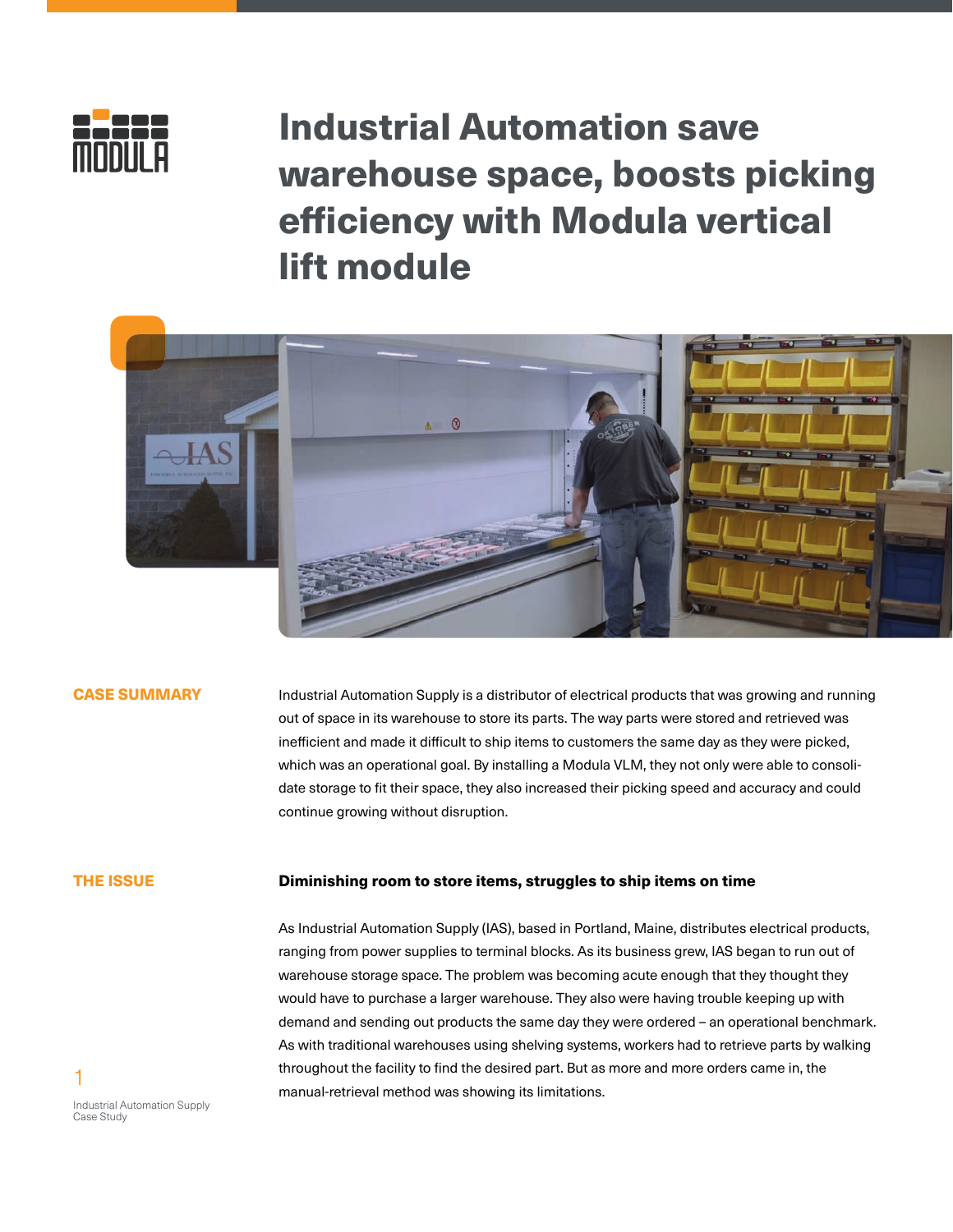### THE SOLUTION

#### New Modula VLM dramatically reduces storage footprint while doubling picking speed

IAS bought a single Modula VLM, but that was enough to solve the company's problems. It was able to store 85% of products previously housed on shelving units on a footprint of only 96 square feet. So there was no need to move to a different warehouse for space reasons.

Production also benefited. By combing the VLM with Modula's put-to-light batch picking system and dual-delivery options, the company's operators could pick the items needed for multiple orders at a single time. Overall picking speed was doubled. With the more efficient warehouse environment, workers could focus on other tasks.

Besides the increased speed and accuracy, IAS leaders were surprised by the ease of use and short learning curve of Modula's automated storage systems. "I would absolutely recommend the Modula VLM," says Chris Coughlin, Head of Shipping and Receiving. "It has enabled me to do my job easier and enabled me to do a lot more." Owner Chris LeBel is delighted with the purchase: "It's a great product and it's been key in terms of our future growth. We can do an awful lot more, a lot better, with a lot less."



*"I would absolutely recommend the Modula VLM, it has enabled me to do my job easier and enabled me to do a lot more."* - Chris Coughlin, Head of Shipping and Receiving

*"It's a great product and it's been key in terms of our future growth. We can do an awful lot more, a lot better, with a lot less."* —Chris LeBel, Owner of IAS